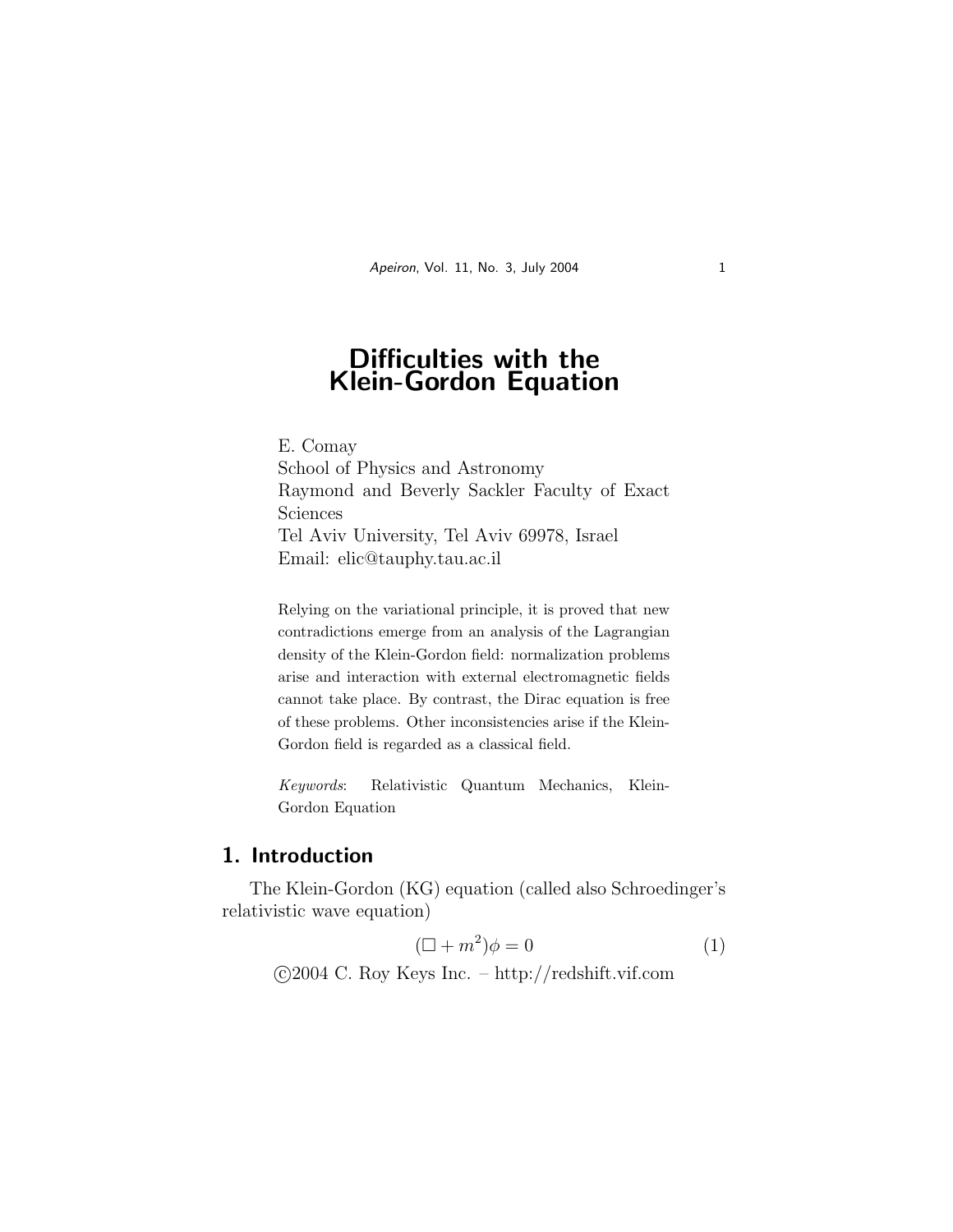was proposed by several authors in the very early days of quantum mechanics (see [1], bottom of p. 25). Difficulties with this equation were pointed out soon after its publication. In particular, it was claimed that, as a second order equation of the time derivative, solutions of the KG equation cannot represent local probability of a particle (see [2] pp. 7,8). These problems motivated Dirac to construct his relativistic first order differential equation, now regarded as the relativistic form of the Schroedinger equation for a spin-1/2 particle.

The debate surrounding the KG equation has gone on for many decades. Dirac maintained that the KG equation is unacceptable[3] throughout his life. A contradictory point of view argues that problems of the KG equation can be resolved and that Dirac's point of view is incorrect (see [1], second column of p. 24). Today, the KG equation is used as the equation of motion of a massive spinless particle and it can be found in some books discussing classical field theory  $([4]-[6])$  and in many books on quantum field theory(see e.g. [2], p. 21, [6] and [7]).

This work uses units where  $\hbar = c = 1$ . In these units, a shorthand notation of dimensions of physical quantities is used. As it turns out, this notation makes the discussion clearer. Thus, mass, energy, momentum, electromagnetic potentials and acceleration have the dimension  $[L^{-1}]$ . Length and time have the dimension [L] and electric charge, velocity, angular momentum and action are dimensionless. The square brackets used here avoid confusion between the symbol of length and that of the Lagrangian. The Lorentz metric  $g_{\mu\nu}$  is diagonal and its entries are  $(1,-1,-1,-1)$ . The summation convention holds for a pair of upper and lower indices. The lower case symbol  $\mu$  denotes the partial differentiation with respect to  $x^{\mu}$ .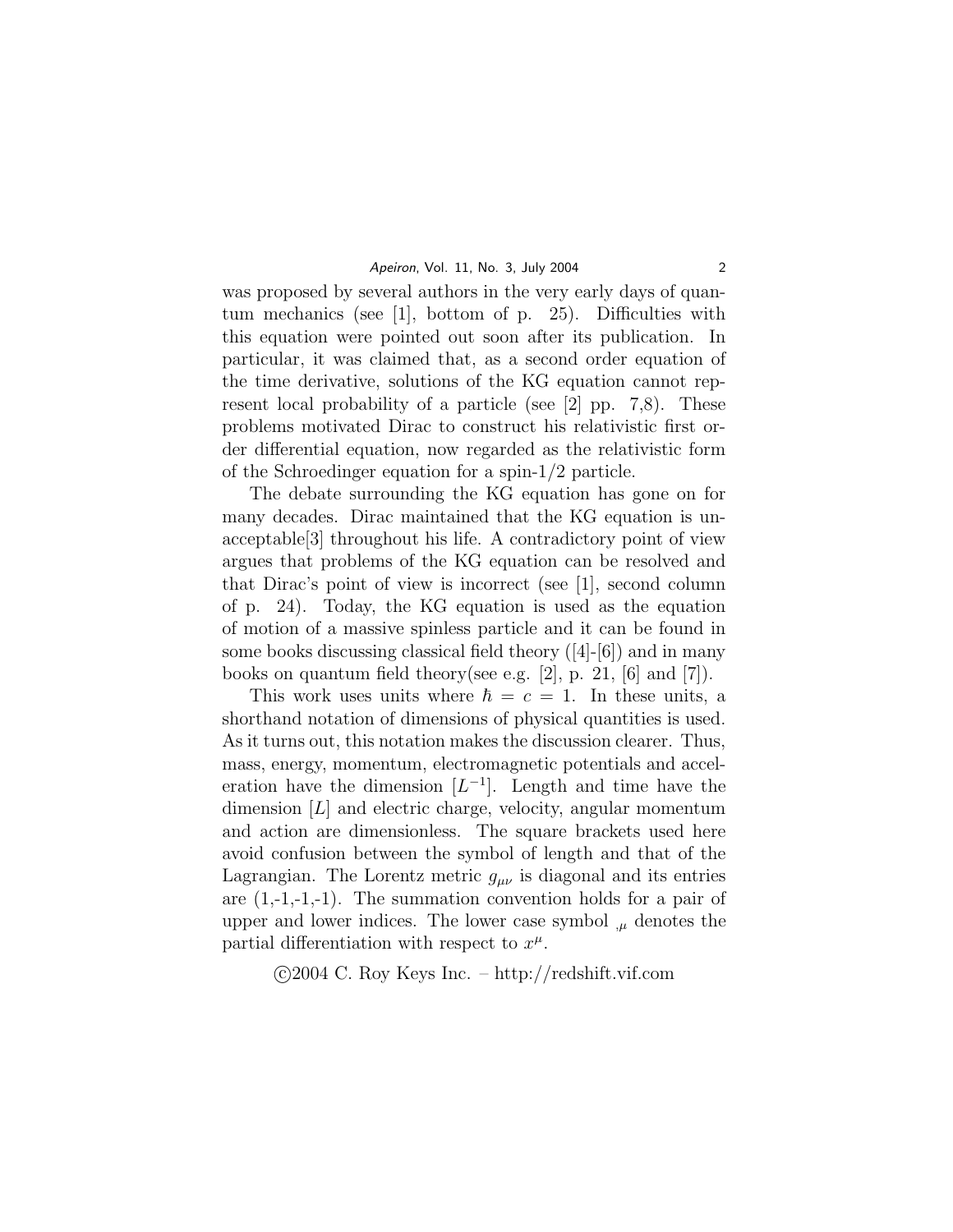The cornerstone of this work is the variational principle which is used to prove new difficulties with the KG equation. In other words, the work adheres to the variational principle and to results derived from it. Corrections that rely on other physical arguments are beyond the scope of this work. The variational principle is applied here to quantum mechanics and to its classical limit as well. Aspects of quantum field theory are pointed out at the end of this work. Relativistic classical theory, relativistic quantum mechanics and quantum field theory are related in an ascending hierarchical order. A discussion of this kind of relationship between physical theories can be found in [8]. The results of this work provide new arguments supporting Dirac's point of view on the KG equation.

The second section discusses general properties of the KG equation. Problems belonging to the classical limit are discussed in the third section. Concluding remarks are set out in the last section.

#### 2. The Realm of Quantum Mechanics

The Lagrangian density of the KG equation of a free particle is (see [7], p. 26)

$$
\mathcal{L} = \frac{1}{2} (\phi_{,\mu} \phi_{,\nu} g^{\mu\nu} - m^2 \phi^2).
$$
 (2)

Unless otherwise stated and for the simplicity of the notation, the real KG field is examined (see [7], p. 26). Applying the Euler-Lagrange equation (see, e.g. [7], p. 17)

$$
\frac{\partial}{\partial x^{\mu}} \frac{\partial \mathcal{L}}{\partial \phi_{,\mu}} - \frac{\partial \mathcal{L}}{\partial \phi} = 0.
$$
 (3)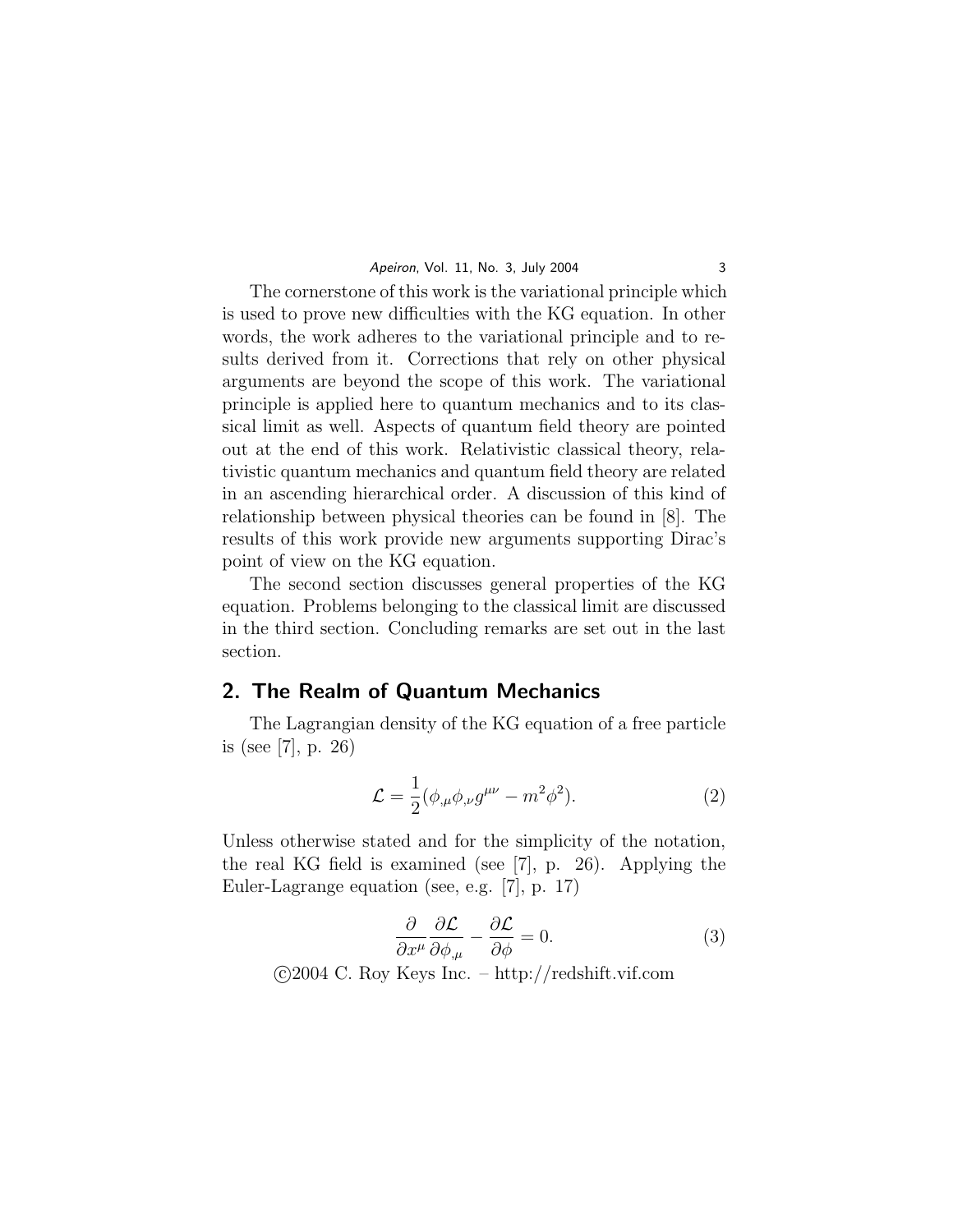to the Lagrangian density (2), one obtains the KG equation of a free particle (1).

Before entering into details, let us state the restrictions imposed by the variational principle. The action S is a Lorentz scalar and, in units where  $\hbar = 1$ , it is a pure number. Thus, the relation

$$
dS = \mathcal{L}d^3xdt\tag{4}
$$

is examined. Since  $d^3xdt$  is a Lorentz scalar having the dimensions  $[L<sup>4</sup>]$ , one finds that every term of the Lagrangian density should satisfy the following requirements:

A. It is a Lorentz scalar.

## B. Its dimensions are  $L^{-4}$ .

First, it is proved that normalization problems of the KG equation still persist. Indeed, in examining (2) and requirement B, one finds that the dimension of the KG field  $\phi$  is  $[L^{-1}]$ . Thus,  $\phi^2$  has the dimension  $[L^{-2}]$ , which means that the corresponding wave function cannot represent probability density whose dimension is  $[L^{-3}]$ . Therefore, the KG field  $\phi$  lacks a fundamental property of a probability function. This result holds for the complex KG field as well.

Another argument leading to this result is that  $\phi$  is a Lorentz scalar and so is  $\phi^*\phi$ . On the other hand, the probability density is a 0-component of a 4-vector called the 4-current (see [9], pp. 69-71). Hence, the Lorentz scalar  $\phi^*\phi$  cannot represent probability density. This discussion provides new arguments supporting the well known claim that the wave function of the KG equation cannot represent probability, which relies on the freedom of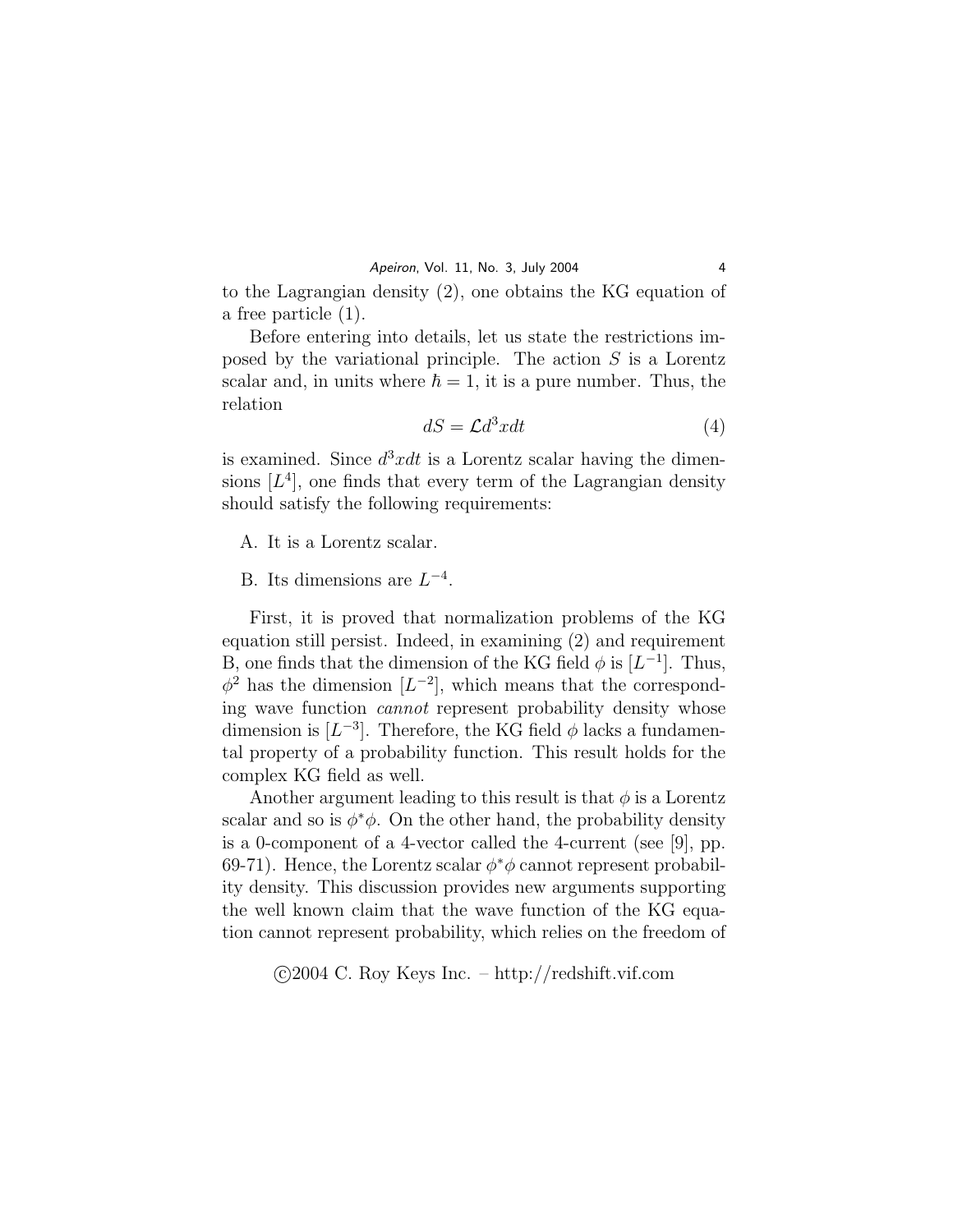defining  $\partial \phi / \partial t$  (see [2], pp. 7,8). Hence, the KG wave function cannot be incorporated in the standard formulation of quantum mechanics, where  $\psi^*\psi$  represents probability density and  $\int \psi^* \hat{O} \psi d^3x$  is the expectation value of any operator  $\hat{O}$ .

Next, it is proved that a KG particle cannot interact with an external electromagnetic field. Here real and complex KG fields are treated separately. The analysis examines candidates for the interaction term of the Lagrangian density. Each of these candidates should satisfy requirements A and B. Moreover, due to space homogeneity, quantities should not depend explicitly on the spatial coordinates and, due to Lorentz covariance, they should not depend explicitly on the time too. The electromagnetic equations of motion impose further restrictions. Thus, varying the charged particle's coordinates and holding the electromagnetic variables fixed, one should obtain the Lorentz 4-force  $F^{\mu\nu}j_{\nu}$  exerted on a classical charge. Hence, the interaction term of the Lagrangian density should be linear and homogeneous in electromagnetic quantities. By the same token, applying a variation of the electromagnetic field quantities, one should obtain Maxwell equation  $F^{\mu\nu}_{,\nu} = -4\pi j^{\nu}$ . Therefore, the interaction part of the Lagrangian density should also be proportional to a quantity representing the 4-current of the investigated charged particle. The electromagnetic fields tensor  $F^{\mu\nu}$  is antisymmetric and is unsuitable for this purpose. Indeed, due to requirement A, it must be contracted with a second rank tensor depending on the KG field. Two candidates are  $\phi_{,\mu}\phi_{,\nu}$  and  $\phi_{,\mu,\nu}$ . However, these tensors are symmetric with respect to the indices  $\mu$  and  $\nu$ . Hence, their contraction with the antisymmetric tensor  $F^{\mu\nu}$  yields a null result.

Thus, the 4-potential of the electromagnetic fields,  $A_{\mu}$ , is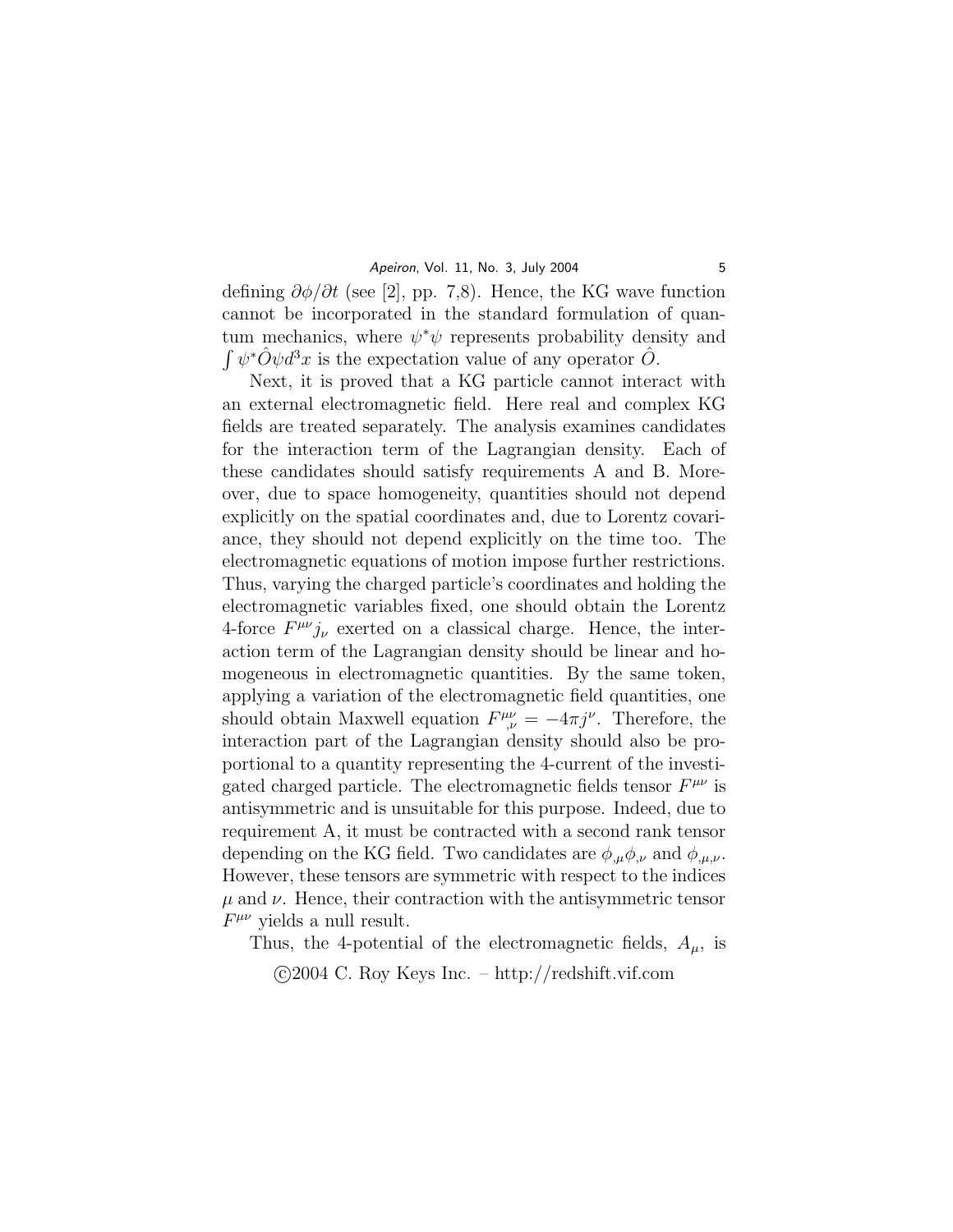left as the sole electromagnetic factor of the required interaction term. In order to have a Lorentz scalar it must be contracted with a 4-vector depending on the KG field, which is  $\phi_{\mu}$ . The dimension of  $A^{\mu}$  is  $[L^{-1}]$  and that of  $\phi_{,\mu}$  is  $[L^{-2}]$ . Hence, in order to satisfy the dimensions of requirement B, another factor  $\phi$  should be added. Thus, the candidate for the interaction term is

$$
\mathcal{L}_{int} = eA^{\mu} \phi_{,\mu} \phi \tag{5}
$$

where the coefficient  $e$  represent the dimensionless elementary electric charge  $(e^2 \simeq 1/137)$ .

Now applying the Euler-Lagrange equation (3) to the candidate for the interaction term (5), one obtains 3 terms

$$
e(A^{\mu}\phi_{,\mu} + A^{\mu}_{,\mu}\phi - A^{\mu}\phi_{,\mu}). \tag{6}
$$

Here, the first and the last terms cancel each other and the second term vanishes, due to the Lorentz gauge  $A^{\mu}_{,\mu} = 0$ . This outcome means that an external electromagnetic field does not affect the motion of a KG particle defined by a real field.

In the case of a complex KG field, one can write a conserved 4-current (see [7], p. 40,[10], p. 30)

$$
j_{\mu} = i(\phi^* \phi_{,\mu} - \phi^*_{,\mu} \phi) \tag{7}
$$

and the following quantity

$$
\mathcal{L}_{int} = -e j^{\mu} A_{\mu}.
$$
 (8)

is tested as a candidate for the interaction part of the Lagrangian density. (In (7), the 4-current  $j^{\mu}$  pertains to probability. In other cases it represents an electric 4-current.) As required, the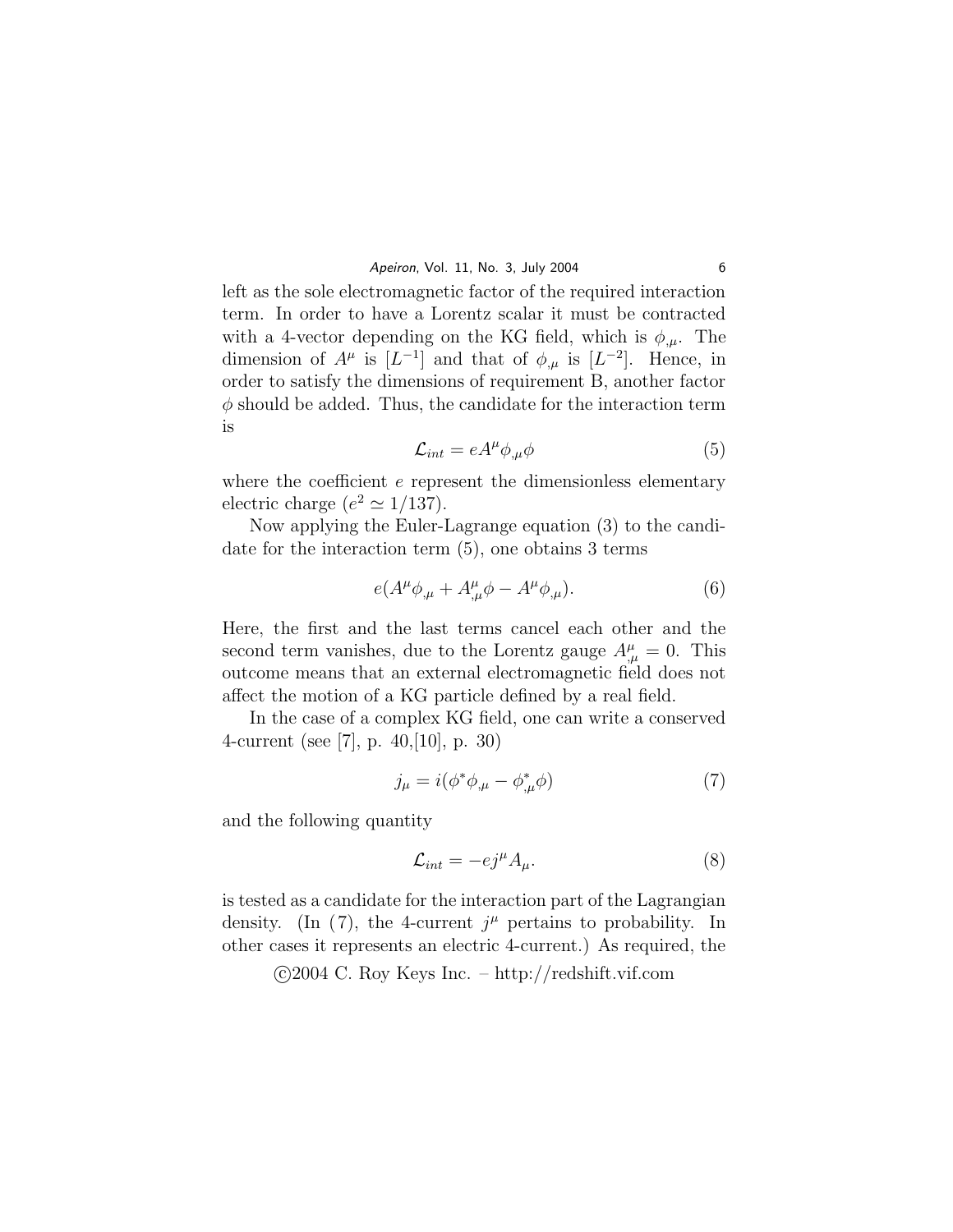dimensions of (7) and of (8) are  $[L^{-3}]$  and  $[L^{-4}]$ , respectively. Moreover, the interaction term (8) is proportional to the electric charge, which is a mandatory property of electrodynamics (see  $|9|, p. 70$ .

Since (7) is a conserved current, namely  $j^{\mu}_{,\mu} = 0$ , one expects that Maxwell equations hold for the interaction term (8) (see [9], pp. 73-74). On the other hand, it is proved below that problems exist with the KG equation.

Applying the Euler-Lagrange equation (3) to  $\phi^*$  and  $\phi^*_{,\mu}$  of the interaction term of the Lagrangian density (8), one obtains the interaction term of the KG equation for  $\phi$ . Thus, the KG equation becomes

$$
(\Box + 2ieA^{\mu}\partial_{\mu} + m^2)\phi = 0 \tag{9}
$$

Consider a motionless KG charged particle located inside a uniformly charged spherical shell. Thus, the 4-potential is

$$
A_{\mu} = (V, 0, 0, 0). \tag{10}
$$

Now, within the realm of quantum mechanics, the (unnormalized) wave function of a motionless KG particle is

$$
\phi = e^{-iEt} \tag{11}
$$

where the total energy is

$$
E = m + U,\t\t(12)
$$

and the electrostatic energy is  $U = eV$ . In (11), the omission of the spatial coordinates is an approximation. It is justified if the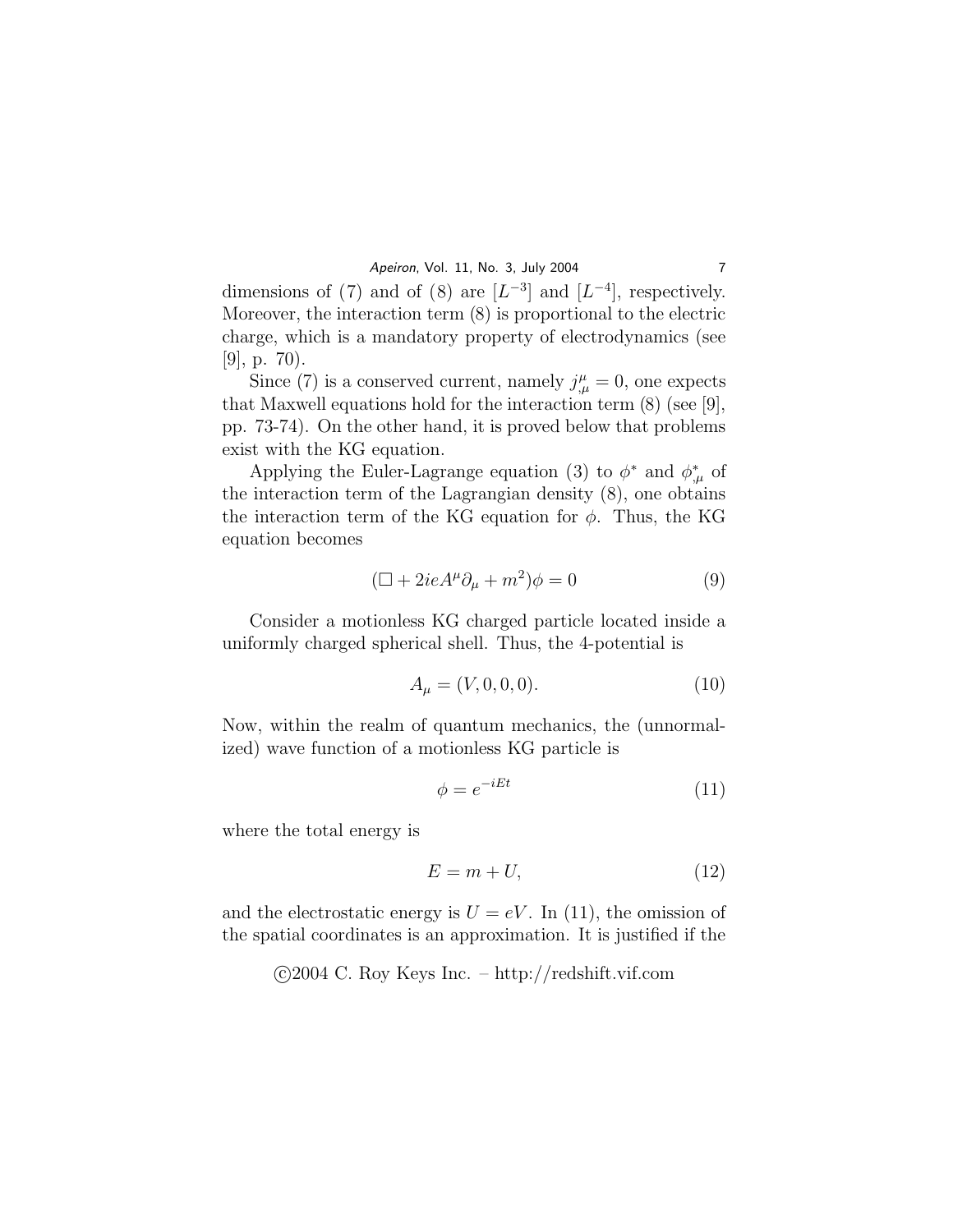particle is enclosed in a sufficiently large spherical shell, where the spatial derivatives yield negligible quantities.

Thus, substituting  $(10)-(12)$ , into  $(9)$ , one finds

$$
[-(m+U)^{2} + 2U(m+U) + m^{2}]\phi = U^{2}\phi \neq 0.
$$
 (13)

This result shows that the electrostatic interaction of the complex KG field (8) leads to a contradiction.

An attempt to overcome this difficulty can be found in the literature. For this purpose the interaction Lagrangian is (see [11], p. 275, [12], section 3)

$$
\mathcal{L}_{int} = ie(\phi_{,\mu}^* \phi - \phi^* \phi_{,\mu})A^{\mu} - e^2 A_{\mu} A^{\mu} \phi^* \phi.
$$
 (14)

Here a second term is added to the previously analyzed interaction (8). However, unlike standard electromagnetic interactions of a charge e with an external potential  $A_{\mu}$ , (14) contains 2 terms: one is proportional to the electric charge e and the other is proportional to  $e^2$ 

One can see explicitly the problem emerging from this point, if the free electromagnetic term of the Lagrangian density

$$
\mathcal{L}_{EM-free} = -\frac{1}{16\pi} F^{\mu\nu} F_{\mu\nu} \tag{15}
$$

is added to the KG Lagrangian density (14). Varying the electromagnetic potentials and their derivatives, one follows the standard treatment (see [9], section 30) and finds the electromagnetic fields' equation associated with a KG charge. Here, since (14) contains an additional term which is proportional to  $e^2 A^{\mu} A_{\mu}$ , the fields' equation associated with a KG charge is

$$
F^{\mu\nu}_{\,\,\nu} = -4\pi j^{\mu} + 8\pi e^2 A^{\mu} \phi^* \phi,\tag{16}
$$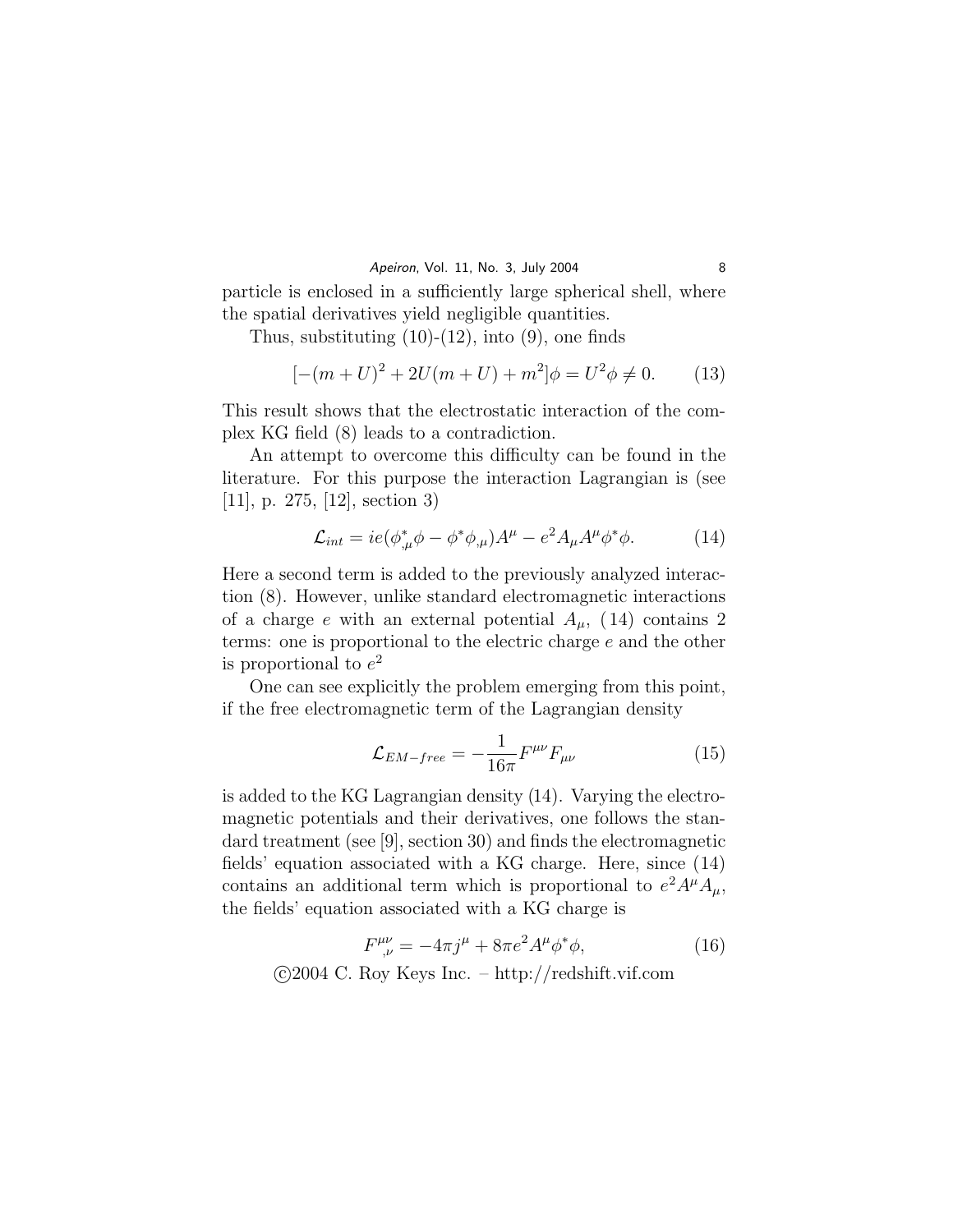Apeiron, Vol. 11, No. 3, July 2004 9

where  $j^{\mu}$  is e times the quantity defined in (7).

Eq. (16) is inconsistent with Maxwell equation

$$
F^{\mu\nu}_{\,\,\nu} = -4\pi j^{\mu}.\tag{17}
$$

Indeed, unlike Maxwell equation (17), eq. (16) depends explicitly on the potentials. This property means that it is not gauge invariant. Moreover, unlike Maxwellian fields whose inhomogeneous term is proportional to the electric charge  $e$ , eq. (16) contains another term which is proportional to  $e^2$ .

The foregoing discussion completes the proof that the KG field cannot interact with an external electromagnetic field. This result means that a KG particle cannot carry an electric charge.

It is interesting to note that the Dirac field is free of the 2 discrepancies derived above for the KG field. Indeed, the Lagrangian density of a free Dirac particle is (see [7], p. 54, [4], p. 102 and [6], p. 126)

$$
\mathcal{L}_{Dirac} = \bar{\psi}(i\gamma^{\mu}\partial_{\mu} - m)\psi.
$$
 (18)

Here the dimension of  $\psi$  is  $[L^{-3/2}]$  and that of  $\bar{\psi}\psi$  is  $[L^{-3}]$ , as required for a function representing probability density. The electromagnetic interaction term of the Dirac field is the well known quantity(see [7], p. 84, [4], p. 102 and [6], p. 135)

$$
\mathcal{L}_{int} = \bar{\psi}(-e\gamma^{\mu}A_{\mu})\psi.
$$
 (19)

Indeed,  $\bar{\psi}e\gamma^{\mu}\psi$  is the Dirac conserved 4-current (see [10], p. 46, [12], pp. 23-24) and it is independent of electromagnetic field quantities. Hence, (19) is linear in  $A_{\mu}$ , as required (see [9], section 30).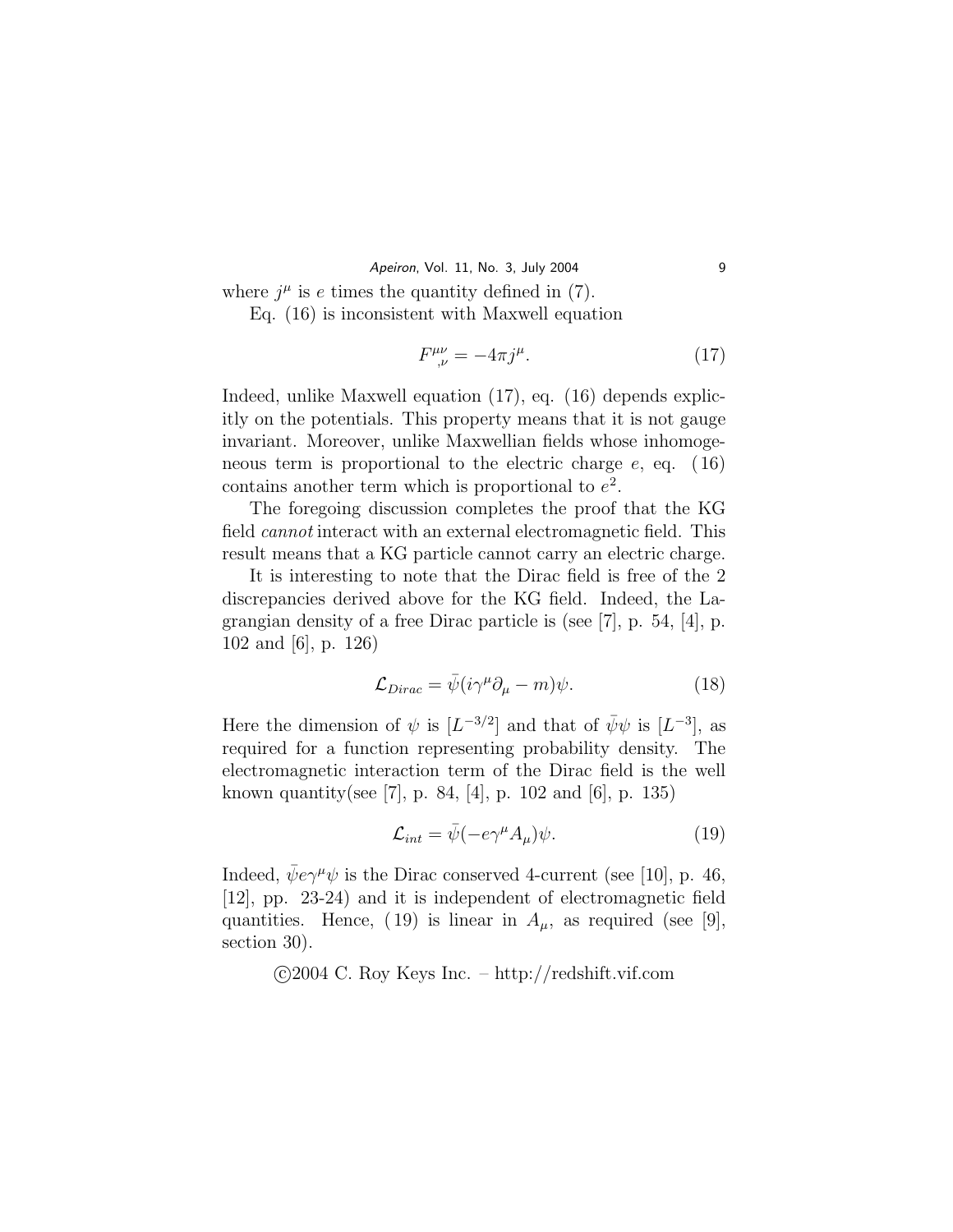## 3. The Classical Limit

In the rest of this work it is shown that further problems arise if one regards the KG field as a classical field (see [4]-[6]). The first problem is examined for the simple case of a free KG particle. Here the (yet unnormalized) wave function is assumed to take the form

$$
\phi = e^{i(\mathbf{p}\cdot\mathbf{x} - Et)}.
$$
\n(20)

The action of a free classical particle and that of a free KG particle are compared. It is proved that problems exist even for this simple noninteracting solution of the KG equation. Since for the KG particle we have a Lagrangian density, there is a need for a definite expression for the probability density. Here the 0-component of the 4-current (7) is used as the probability density  $\rho$ . Thus, for the free wave (20), one finds that

$$
\rho = 2E\phi^*\phi \tag{21}
$$

From now on, it is assumed that the normalization of  $\phi$  of (20) satisfies

$$
\int 2E\phi^*\phi d^3x = 1.
$$
 (22)

Let us examine the action of an ordinary classical particle. Here, one may use the Lagrangian (see [9], p. 25)

$$
L = -m(1 - v^2)^{1/2}.
$$
\n(23)

Thus, the particle's action is

$$
dS = -m(1 - v^2)^{1/2}dt.
$$
 (24)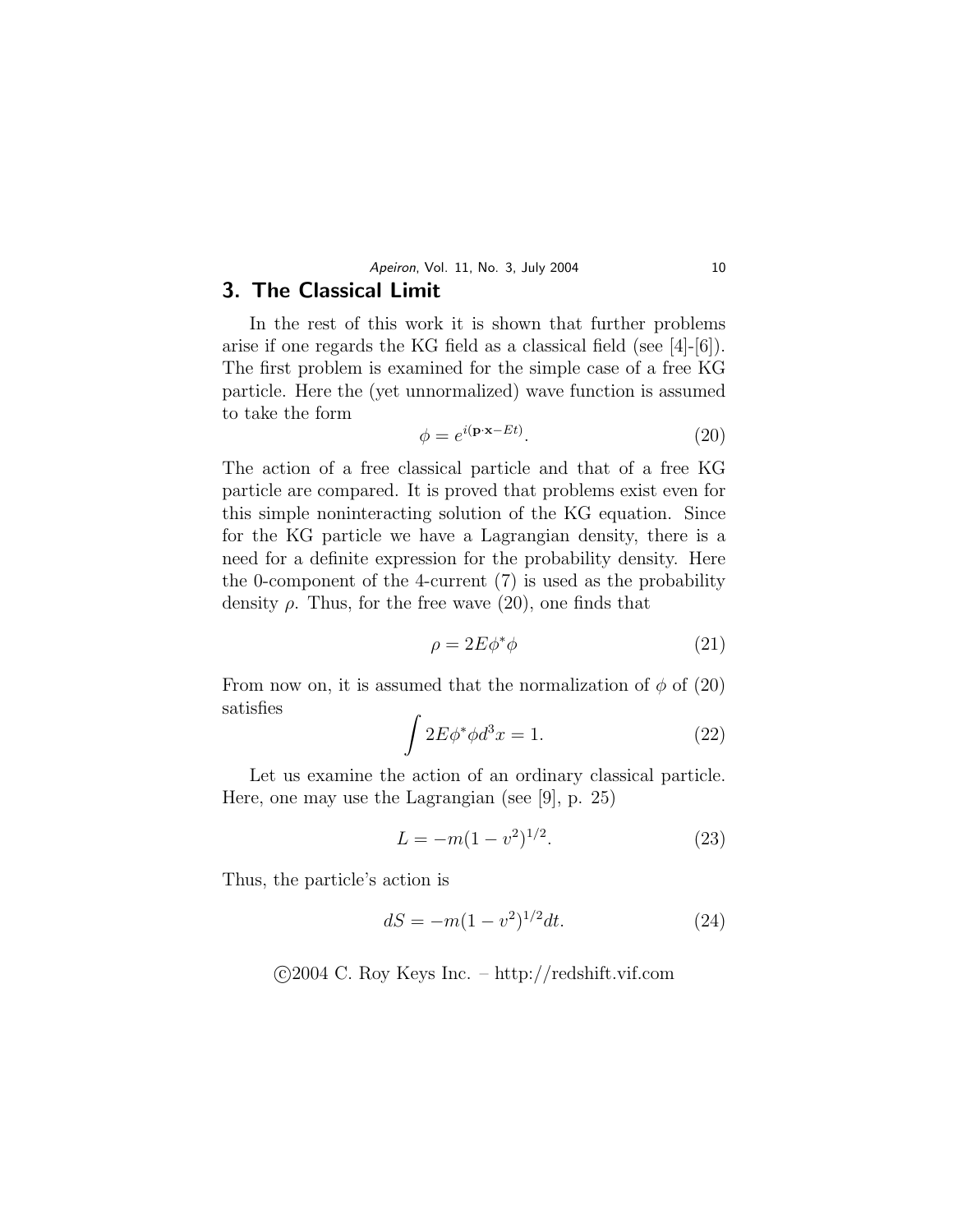On the other hand, the Lagrangian density of a complex KG field is (see [7], p. 38)

$$
\mathcal{L} = \phi^*_{,\mu} \phi_{,\nu} g^{\mu\nu} - m^2 \phi^* \phi. \tag{25}
$$

Substituting (20) into (25) and using the probability density (21), one finds for the KG action

$$
dS = \left[ \int \frac{E^2 - p^2 - m^2}{2E} \left( 2E \phi^* \phi \right) d^3 x \right] dt = 0. \tag{26}
$$

Hence, the action of the classical complex KG field (26) is inconsistent with that of the standard classical action (24).

Another contradiction arises if one examines the real KG field and Einstein's equations for the gravitational field (see [9], p. 276)

$$
R^{\mu\nu} - \frac{1}{2} R g^{\mu\nu} = 8\pi k T^{\mu\nu}.
$$
 (27)

Here  $T^{\mu\nu}$  is the energy-momentum tensor of matter and of the electromagnetic fields and  $k$  is the gravitational constant.

The energy-momentum tensor can be derived from the Lagrangian density in more than one way (see [9], pp. 77-80, 270- 273). Thus, for the real KG field  $\phi$ , the components of the energy-momentum tensor are

$$
T^{\mu\nu} = \frac{\partial \mathcal{L}}{\partial \phi_{,\mu}} \phi^{\nu} - \mathcal{L} g^{\mu\nu},\tag{28}
$$

Substituting the Lagrangian density (2) into this expression, one finds

$$
T_{\mu\nu} = \phi_{,\mu}\phi_{,\nu} - \frac{1}{2} [(\phi_{,\alpha}\phi_{,\beta}g^{\alpha\beta} - m^2\phi^2)]g_{\mu\nu}
$$
 (29)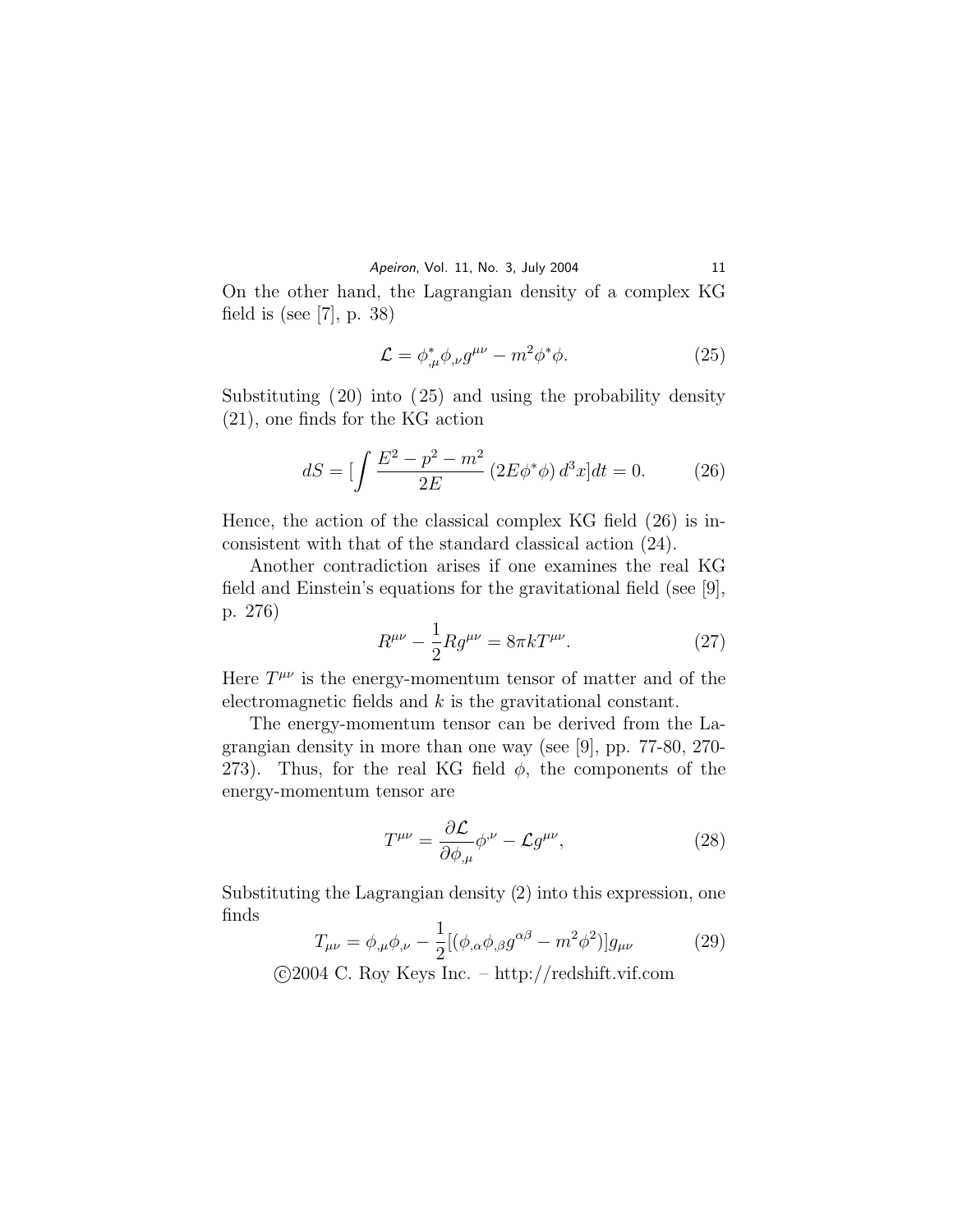Apeiron, Vol. 11, No. 3, July 2004 12

(See [12], eq. (6) for the complex KG analog of this expression.) Here the Yukawa field is examined (see [5], p. 21,[13])

$$
\phi = g \frac{e^{-mr}}{4\pi r}.\tag{30}
$$

This expression is real and time independent. Now, the energy density is the  $T^{00}$  component of (29). Hence, one finds for the Yukawa field (30)

$$
T^{00} = \frac{1}{2} [(\frac{g}{4\pi} \frac{\partial (e^{-mr}/r)}{\partial r})^2 + m^2 \phi^2]
$$
  
=  $(\frac{1}{2r^2} + \frac{m}{r} + m^2) \phi^2$ . (31)

This result proves that the mass of a real KG particle does not behave like an ordinary mass. Indeed, the energy momentum tensor of an ordinary massive particle is (see [9], p. 82)

$$
T^{\mu\nu} = \frac{\mu}{\gamma} v^{\mu} v^{\nu},\tag{32}
$$

where the coefficient  $\mu$  denotes mass density (to be distinguished from the index  $\mu$ ) and  $\gamma = (1 - v^2)^{-1/2}$  is the relativistic factor. Thus, the energy momentum tensor of ordinary matter is proportional to the mass whereas in the KG cases of (29) and (31), it is a quadratic function of the mass. This result proves that the mass of a real KG field is not an ordinary mass.

Another point belonging to classical physics is the 4-force exerted on a particle and the associated 4-acceleration. These notions are valid in the validity domain of the classical limit and the 4-force is parallel to the 4-acceleration. In the case of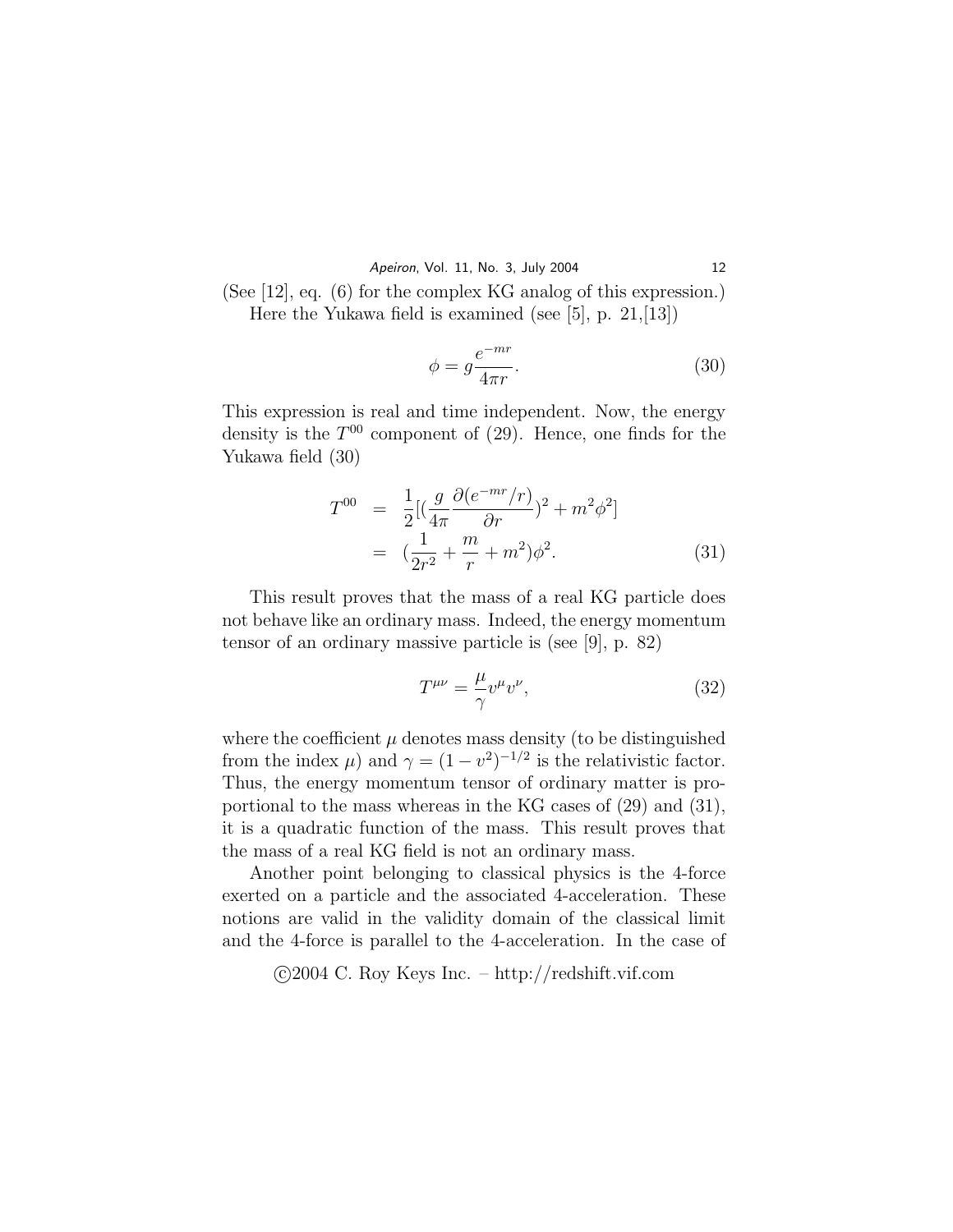the Yukawa field, the potential is the Lorentz scalar KG field (30). Hence, the 4-force, which is a 4-vector, is proportional to  $\phi_{\mu}$ . Now, in the rest frame of the source, the Yukawa field is time independent and, in spherical coordinates, it depends only on the radial coordinate r. Hence,  $\phi$  of (30) yields  $\partial \phi / \partial t =$  $\partial \phi / \partial \theta = \partial \phi / \partial \varphi = 0$ . These results prove that, at a given field point r, the Yukawa 4-force takes the form

$$
f^{\mu} = (0, \lambda \mathbf{r}),\tag{33}
$$

where  $\lambda$  is an appropriate coefficient.

On the other hand, the relation

$$
v^{\mu}v_{\mu} = 1 \to v^{\mu}a_{\mu} = 0 \tag{34}
$$

means that, in Minkowski space, the 4-acceleration (and the 4 force) must be orthogonal to the 4-velocity. The Yukawa 4-force does not satisfy this requirement. For example, take a particle moving towards the origin of the Yukawa potential (30). Hence, the 4-velocity of the particle takes the form

$$
v^{\mu} = \gamma (1, -v\mathbf{r}/r). \tag{35}
$$

Evidently, the scalar product of (33) and (35) does not vanish. This result proves that the classical limit of the Yukawa potential is inconsistent with special relativity.

By contrast, in the case of electrodynamics, the Lorentz force density is

$$
f^{\mu} = F^{\mu\nu} j_{\nu},\tag{36}
$$

where  $F^{\mu\nu}$  is the antisymmetric tensor of the fields. Since the 4-current  $j_{\nu}$  is parallel to the 4-velocity (see [9], pp. 70), one realizes that the orthogonality requirement is satisfied.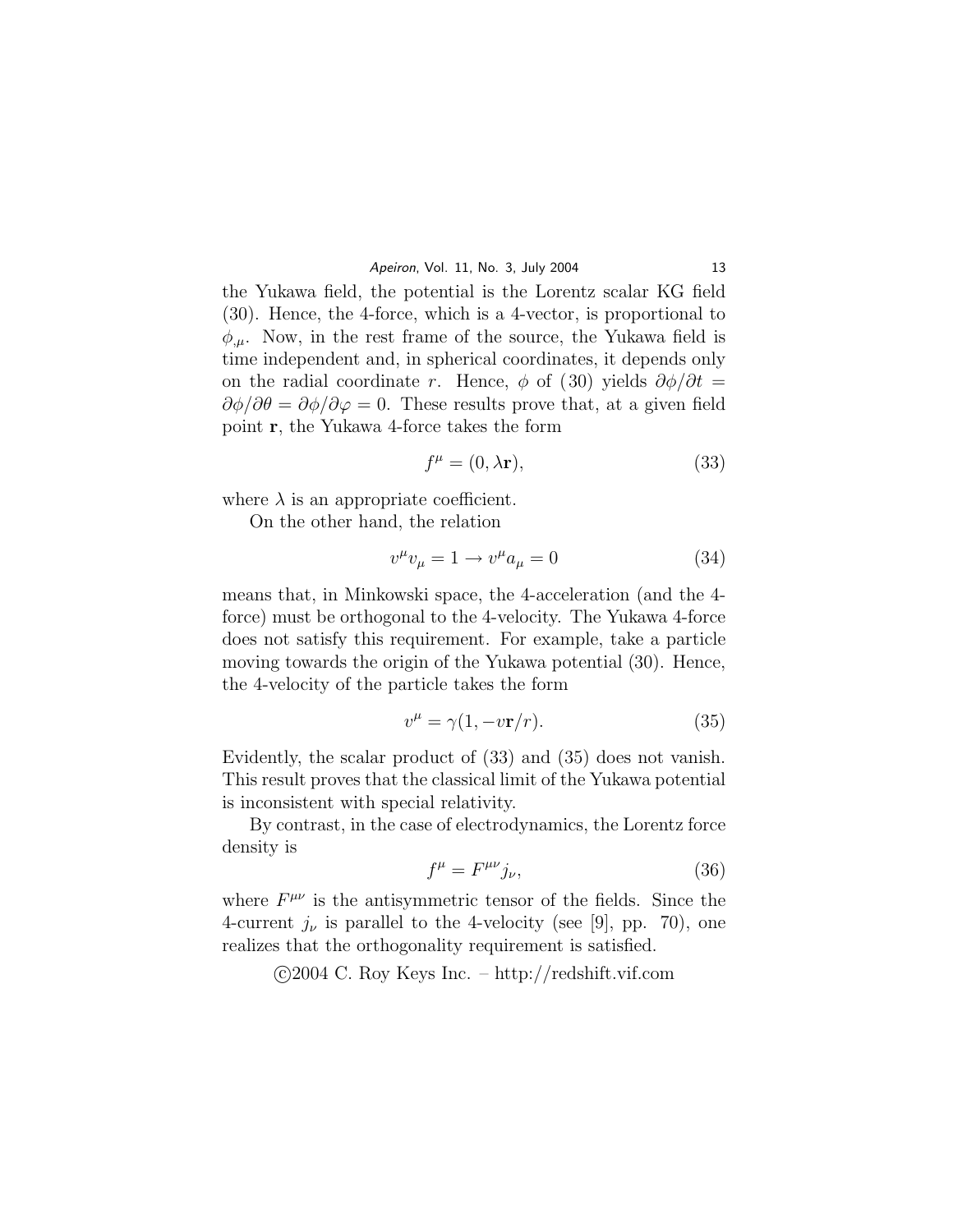# 4. Concluding Remarks

Several conclusions can be derived from the results obtained above. The following remarks probably do not exhaust this issue.

In electrodynamics there are two kinds of entities: massive particles carrying charge and massless electromagnetic fields that mediate interaction between charged particles. The KG particle may be regarded as an entity that plays two roles. However, as explained here, these roles are divided between the complex and the real KG fields. Thus, the free complex KG field has a conserved 4-current (7) whereas the real KG field lacks this property. Hence, the real KG field cannot describe a free massive particle. On the other hand, the Yukawa interaction term of the Lagrangian takes the form (see [6], p. 135)

$$
\mathcal{L}_{int} = g\bar{\psi}\psi\phi. \tag{37}
$$

Now, like any other Hamiltonian, the associated Hamiltonian of (37) is a Hermitian operator and  $\phi$  of this expression must be real. Hence, the complex KG field cannot be used as an interaction mediator.

This discussion shows that the real and the complex KG fields pertain to two distinct physical tasks. The problems and contradictions of these fields, which are derived above, are relevant to these tasks.

As explained, the results hold for quantum mechanics and for its classical limit. However, quantum field theory is a covering theory of relativistic quantum mechanics and of its nonrelativistic version[8]. It is well known that there is a close connection between the Dirac field of quantum field theory and the Dirac's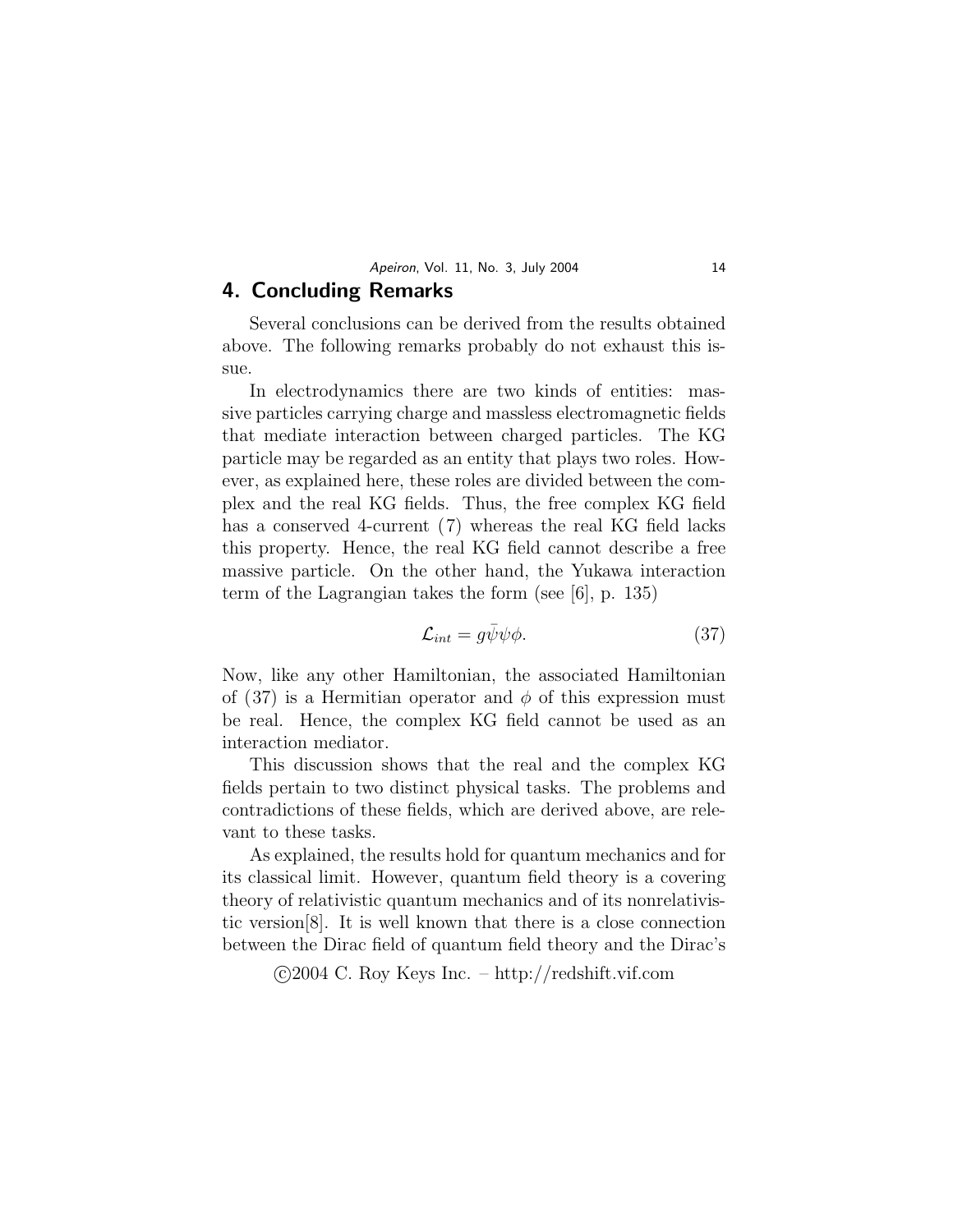equation in relativistic quantum mechanics and of its nonrelativistic approximation as well. This work shows that, in the case of a KG particle, problems exists within the realm of classical and quantum mechanics. Hence, in the case of a KG particle, it is necessary to explain the transition from quantum field theory to quantum mechanics.

It is proved in Section 2 that the dimension of a KG field  $\phi^*\phi$ is  $[L^{-2}]$  and that it is unsuitable for representing density of a KG massive particle. The same conclusion is obtained from the fact that  $\phi^*\phi$  is a Lorentz scalar. The density  $j_0$  of the conserved 4current of the complex KG field (7) is a sum of terms that take the form  $\phi^*_{,\mu}\phi$ . This form differs from the ordinary quantum mechanical expression of probability, which is the square of the absolute value of a wave function.

The  $0^ \pi$  mesons cannot be regarded as KG particles. Indeed, charged  $\pi$  mesons are found in a free state, very far away from the interaction region and quantum mechanics as well as its classical limit hold in this case. Thus, since it is proved in Section 2 that a KG particle cannot carry electric charge, one concludes that the  $\pi^{\pm}$  mesons are not KG particles. Isospin symmetry extends this conclusion to the  $\pi^0$  meson.

This conclusion is supported by the following general argument. It is now known that a  $\pi$  meson is not an elementary structureless particle but a composite system that contains a quark and an antiquark. Hence, a field function  $\phi(x^{\mu})$  which depends on a *single* set of 4 coordinates  $x^{\mu}$  may be relevant to the center of mass coordinates of the system but it cannot describe its internal degrees of freedom.

Further problems arise if the KG field is regarded as a classical field. Here, as shown in Section 3, the action of a complex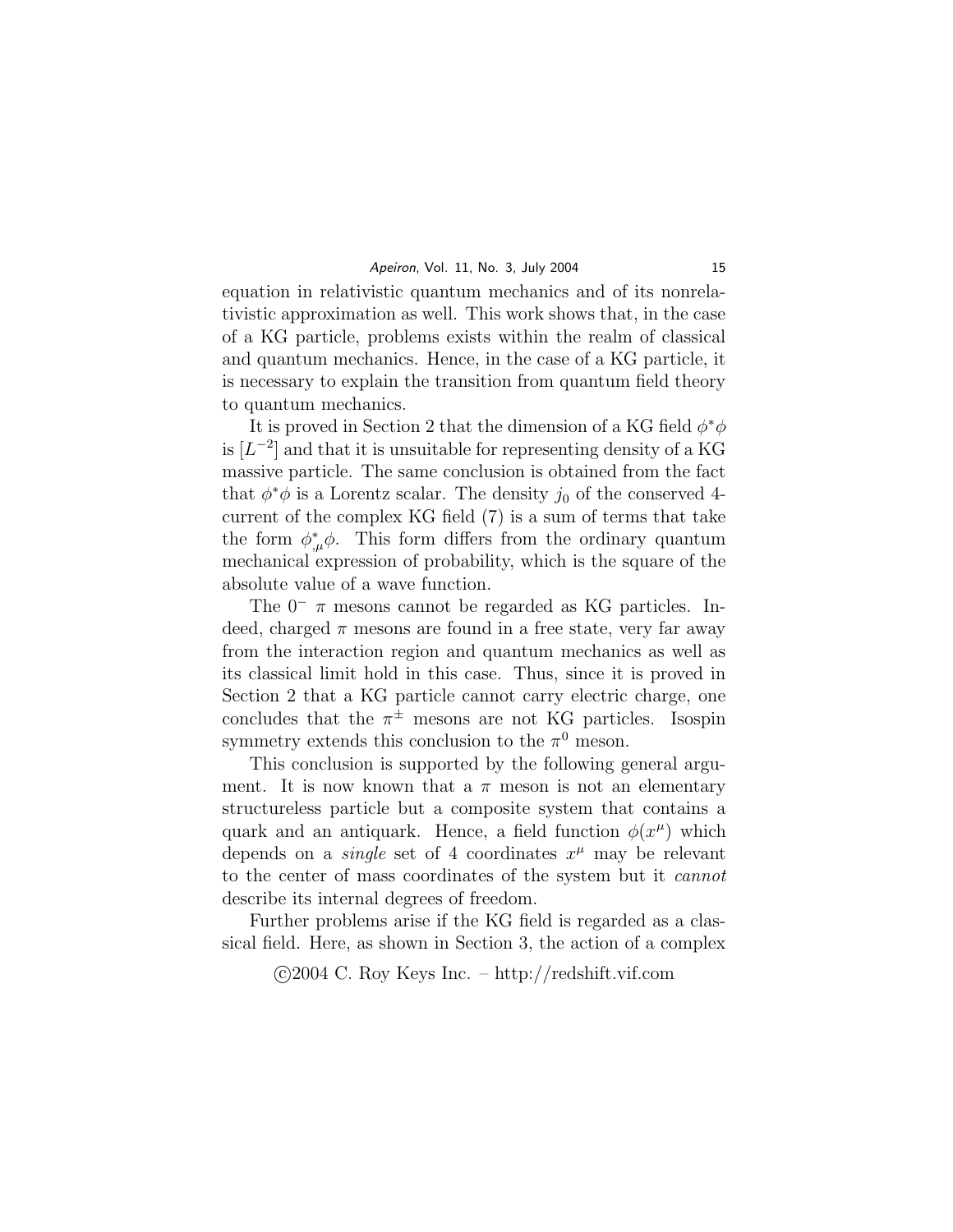KG field, the mass parameter of the real KG Lagrangian density and the Yukawa force disagree with the corresponding classical quantities.

On the other hand, it should be stated that this work does not deny the usage of the KG equation as a phenomenological equation. Indeed, by definition, a phenomenological equation is evaluated mainly (or only) by its usefulness in describing a specific set of data. This kind of evaluation is of a practical nature and is immune to theoretical counter-arguments. The case of the  $\pi$  mesons illustrates this issue. Thus, in low energy experiments, where excitations of the  $0^-$  quark-antiquark ground state can be ignored, a  $\pi$  meson may be regarded as an elementary object and the KG equation may be used phenomenologically. This approach pertains also to bound states of a proton and a  $\pi^-$  meson.

This work provides an example of the strength of the variational principle. Thus, if one adheres to it then restrictions on the validity of physical theories may arise. Here it is shown that if this approach is applied then the KG equation encounters contradictions in the standard relations between wave function and probability, in electromagnetic interactions and in classical aspects of the problem.

Acknowledgment: I thank Prof. L. Horwitz for carefully reading the manuscript and making useful remarks.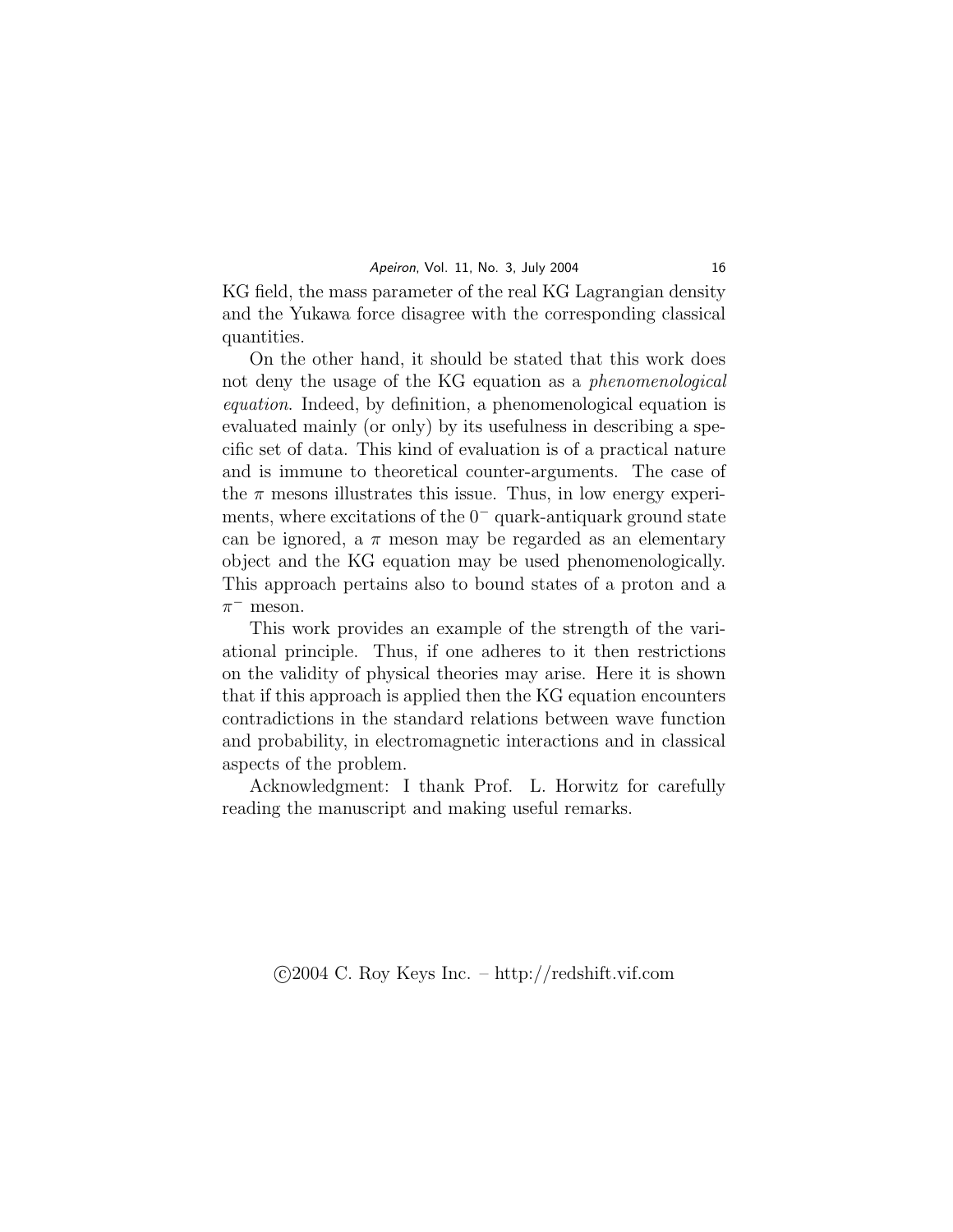References:

- [1] Feshbach H and Villars F 1958 Elementary Relativistic Wave Mechanics of Spin 0 and Spin 1/2 Particles Rev. Mod. Phys. 30, 24-45
- [2] Weinberg S 1995 The Quantum Theory of Fields (Cambridge: University Press). Vol. 1.
- [3] Dirac P A M 1978 Mathematical Foundations of Quantum Theory Ed Marlow A R (New York: Academic). (See pp. 3,4).
- [4] Barut A O 1965 Electrodynamics and Classical Theory of Fields and Particles (New York: MacMillan). See pp. 102, 211.
- [5] Mandl F 1965 Introduction to Quantum Field Theory (New York: Interscience). P. 13.
- [6] Sterman G 1993 An Introduction to Quantum Field Theory (Cambridge: University Press). P. 7.
- [7] Bjorken J D and Drell S D 1965 Relativistic Quantum Fields (New York: McGraw).(See chapter 12.)
- [8] Rohrlich F 1965 Classical Charged Particles (Reading Mass: Addison-wesley). pp. 3-6.
- [9] Landau L D and Lifshitz E M 1975 The Classical Theory of Fields (Oxford: Pergamon)
- [10] Ryder L H 1985 Quantum Field Theory (Cambridge University Press: Cambridge) °c 2004 C. Roy Keys Inc. – http://redshift.vif.com